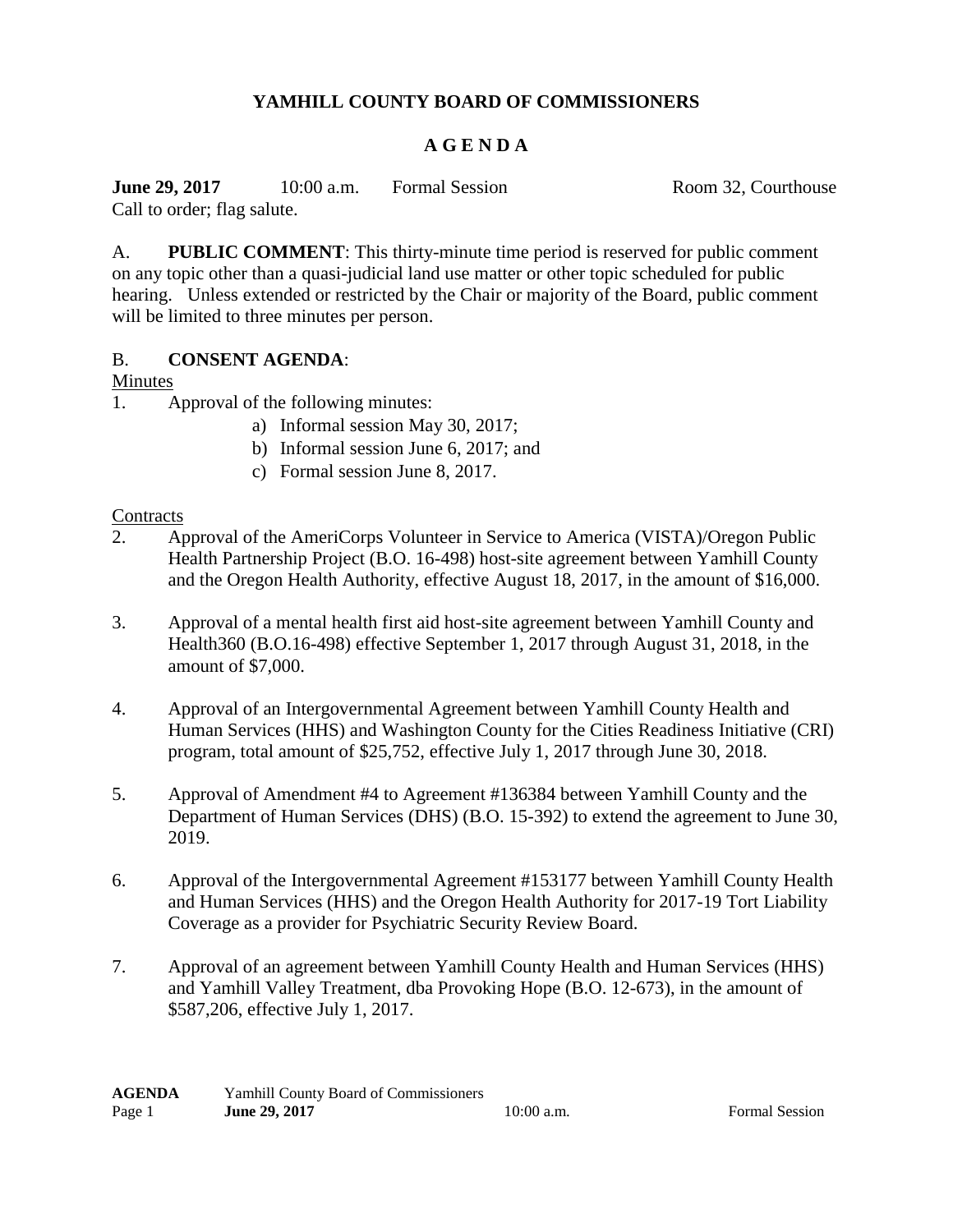- 8. Approval of Intergovernmental Agreement # 154686 between Yamhill County Health and Human Services (HHS) and the Oregon Health Authority, effective July 1, 2017 through June 30, 2023.
- 9. Approval of Amendment #1 to the agreement between Yamhill County Health and Human Services (HHS) and Lines for Life (B.O. 16-518), \$50,000/year, effective July 1, 2017 through June 30, 2019.
- 10. Approval of Amendment #3 to the agreement between Yamhill County Health and Human Services (HHS) and Lutheran Community Services Northwest (B.O. 15-293) for parenting education services, maximum amount of \$293,584, effective July 1, 2017 through June 30, 2018.
- 11. Approval of Amendment #8 to the agreement between Yamhill County Health and Human Services (HHS) and Lutheran Community Services Northwest (B.O. 12-555) for Oregon Health Plan services, maximum amount \$906,129, effective July 1, 2017 through June 30, 2018.
- 12. Approval of an agreement between Juvenile Detention and Tillamook County for "space available" detention bed rental, \$158 per bed per day, effective July 1, 2017, through June 30, 2018.
- 13. Approval of Amendment #1 to an agreement between Yamhill County Transit Area and First Transit, Inc. (B.O. YCTA-06-28-12-1) to extend the existing agreement for transit services for the following fiscal years:
	- a. Transit services at the rate of \$43.97 per revenue service hour for 37,607.60 hours in fiscal year 2017-18, plus estimated fare revenue, for a maximum amount of \$1,671,739, effective July 1, 2017.
	- b. Transit services at the rate of \$44.88 per revenue service hour for 37,353.16 hours in fiscal year 2018-19, plus estimated fare revenue, for a maximum amount of \$1,705,300, effective July 1, 2018.
- 14. Approval of a contract between Yamhill County and Everbridge for mass notification system software, in the amount of \$20,610.

### **Authority**

15. Approval to designate Sheriff Tim Svenson and the Director of Community Justice Jessica Beach as the local supervisory authority for corrections supervision and custodial facilities.

#### Budget

16. Approval of Resolution 17-6-29-1 adopting the Yamhill County budget for fiscal year 2017-18 in the amount of \$140,701,467, setting appropriations in the amount of \$127,749,278, and levying taxes at the rate of \$2.5775 per \$1,000 assessed value.

### Roads

| <b>AGENDA</b> | Yamhill County Board of Commissioners |           |
|---------------|---------------------------------------|-----------|
| Page 2        | June 29, 2017                         | 10:00 a.m |

**Formal Session**